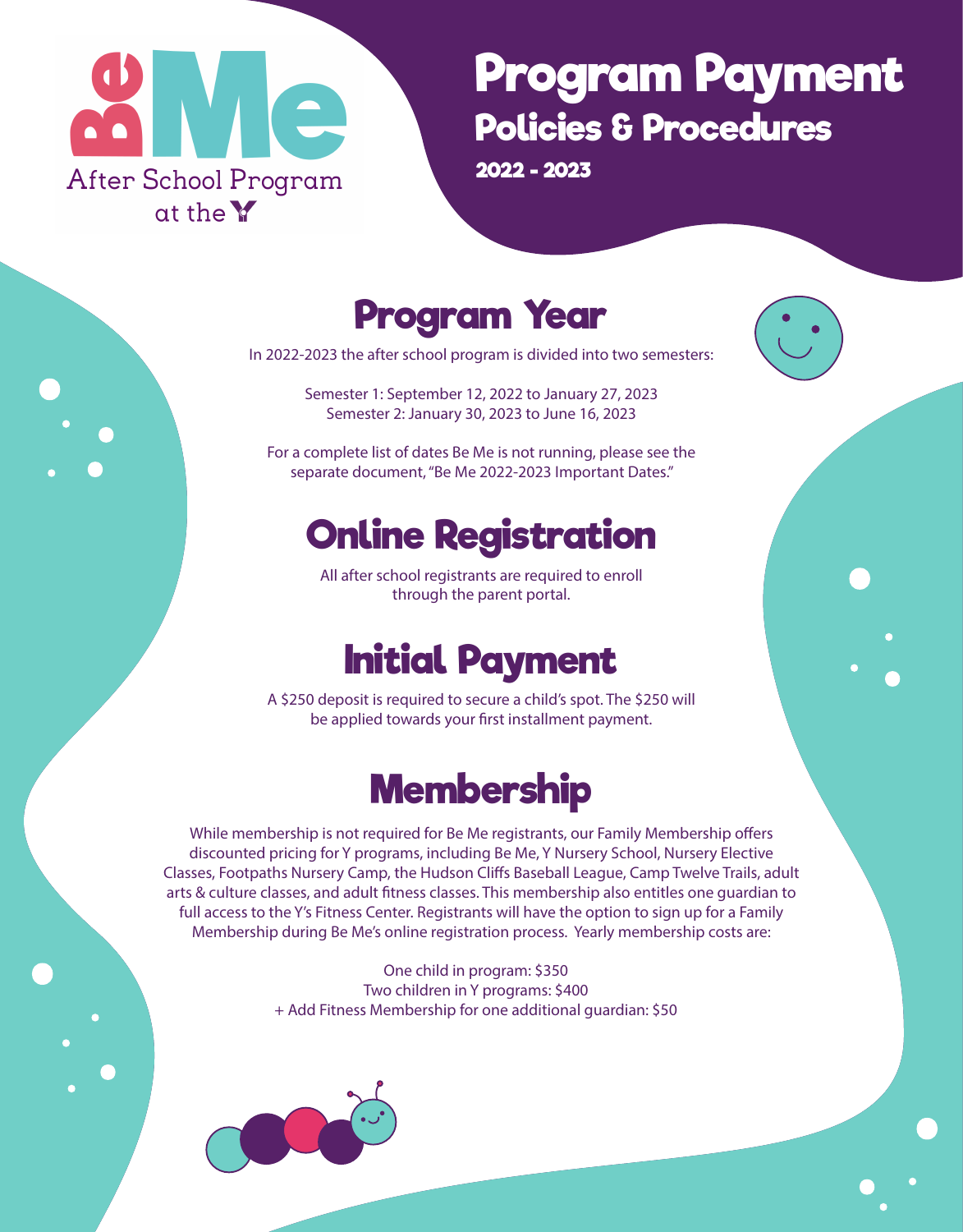# **Yearly Tuition**

| Days per Week | <b>Tuition</b> |
|---------------|----------------|
| 5 days        | \$4,950        |
| 4 days        | \$4,650        |
| 3 days        | \$4,000        |
| 2 days        | \$3,325        |

\*Through our longstanding partnership with PS. 187, Muscota, Amistad, PS. 278, Dos Puentes, PS.178 and PS. 152 we are able to offer transportation to the Y.

## **Membership Discount**

| Days per Week | Tuition |
|---------------|---------|
| 5 days        | \$4,600 |
| 4 days        | \$4,300 |
| 3 days        | \$3,675 |
| 2 days        | \$3,100 |

#### **Yearly Transportation Home from the Y optional**

| Days per Week | <b>Busing Home</b> |
|---------------|--------------------|
| 4 days        | \$775              |
| 3 days        | \$700              |
| 2 days        | \$625              |
| 1 day         | \$525              |

#### **Yearly Late Care 5:45 pm - 6:15 pm optional**

| Days per Week | <b>Late Care</b> |
|---------------|------------------|
| 4 days        | \$775            |
| 3 days        | \$700            |
| 2 days        | \$625            |
| 1 day         | \$525            |

\*Busing Home and Late Care are not available on Fridays

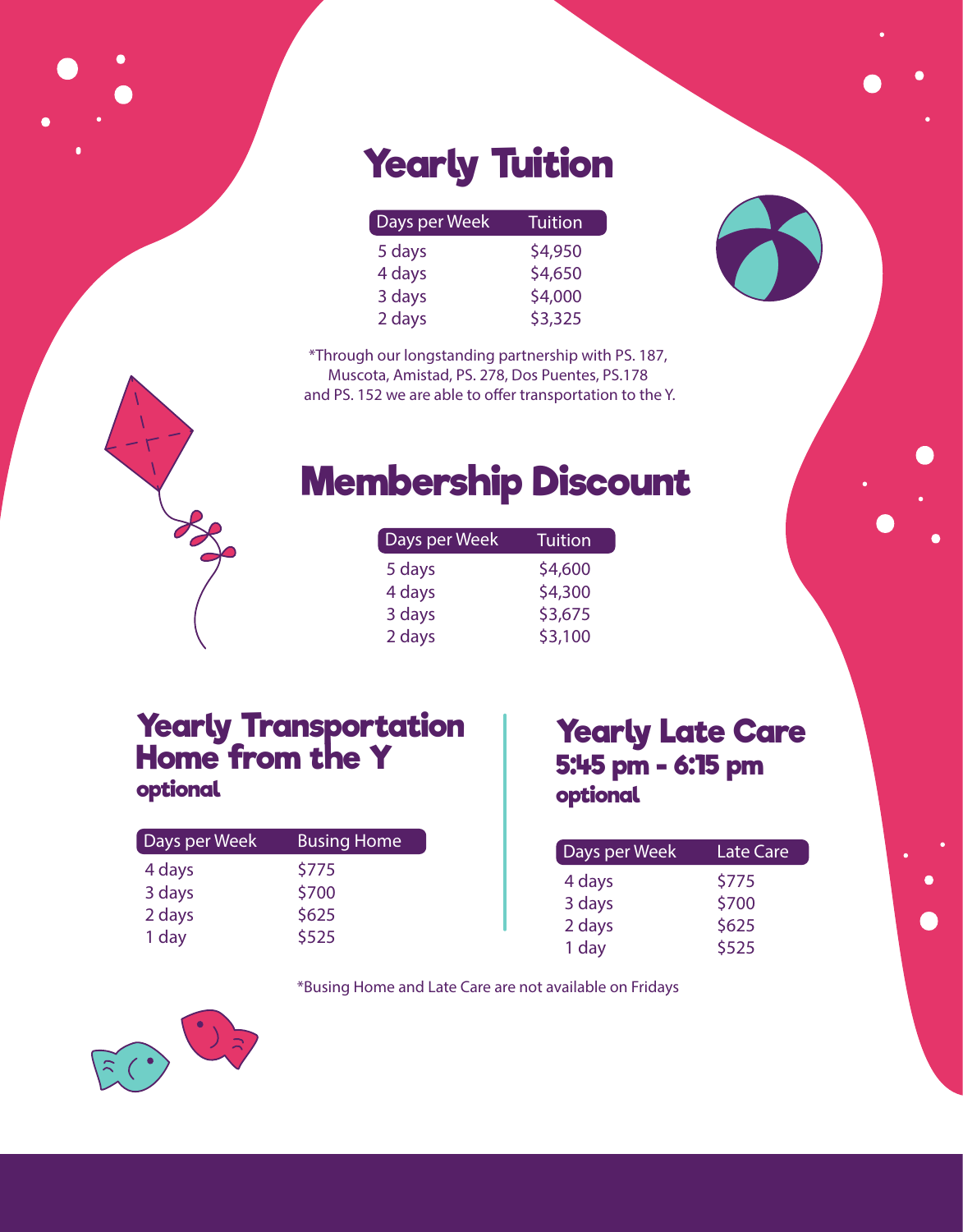#### **Installment Payments**

The sum of your yearly tuition plus yearly add-ons such as transportation and late care will be divided by 10. This is the amount you will pay in 10 monthly installments, on the last Friday of every month, from August through May (with the exception of November which, due to Thanksgiving, we have moved to the week prior). If you sign up for Premium Activities, those additional fees will be divided by 5 and added to your monthly installments for the duration of the semester.

| <b>Payment Dates</b> |
|----------------------|
| 8/26/22              |
| 9/30/22              |
| 10/28/22             |
| $11/18/22*$          |
| 12/23/22             |
| 1/27/23              |
| 2/24/23              |
| 3/31/23              |
| 4/28/23              |
| 5/19/23              |
|                      |

\*This payment will be made the Friday prior to the last Friday of the month.

By enrolling in Be Me, registrants give the Y permission to charge the credit card or debit card provided at the time of registration for the appropriate fees, on the above dates. It is the responsibility of the registrant to familiarize themself with the fees associated with Be Me's services prior to enrolling. All fees are available at the Be Me homepage, as well as the beginning of this document.

#### **Late Payments**

Registrants are advised to ensure that their credit or debit card on file remains updated, so as to avoid late fees. When a parent/guardian fails to pay by the aforementioned deadlines, the Y will assess for late fees.

#### **Schedule Changes**

Changes to your after school schedule can be accommodated if notified appropriately, and space permitting. Notifications of this nature should be sent by email to BeMe@ywhi.org 72 hours prior to the next billing cycle. All changes will require a \$100 administrative fee. There is no fee for changes between semesters.

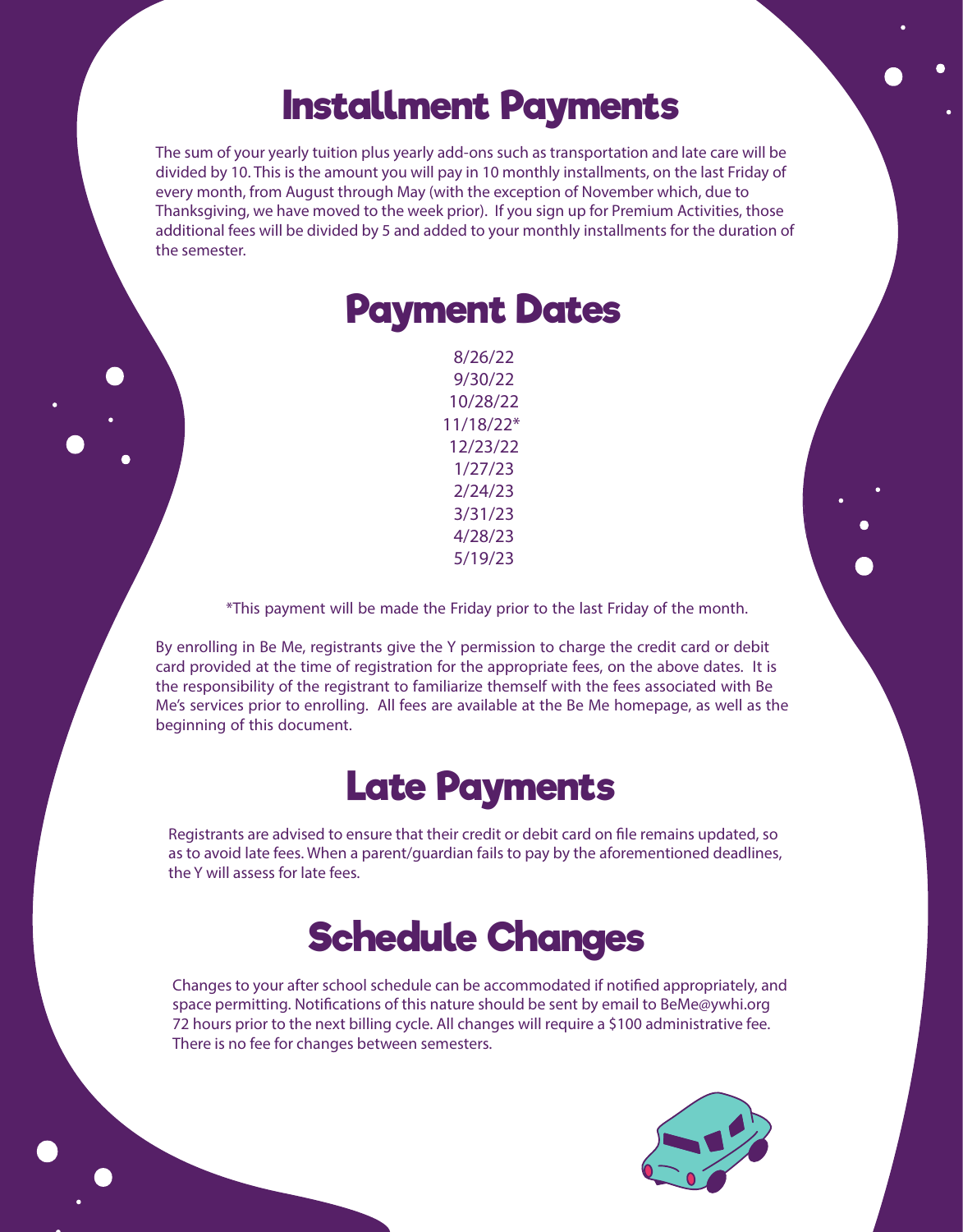# **Rate & Additional Fees**

## **Premium Activities**

 The majority of after school activities are available to participants at no additional fee. However, certain specialized after school activities require an additional fee in order to participate. These Premium Activity fees are published on a per-semester basis, and vary depending on the number of class sessions in a semester. The semester's fee for the Premium activity will be divided by 5 and will be included in your monthly payment installments during the semester. There is no trial period or refunds for activities.

#### **Late Care**

Regular pick up is between 5:30 - 5:45 pm, Monday through Friday. Late Care pick up between 5:45 - 6:15 pm, Monday through Thursday (there is no Late Care on Fridays). The Y cannot commit to provide care for a child after 7:15 pm. If a child remains in the care of the Be Me after 7:15 pm, the Y reserves the right to notify the appropriate authorities.

#### **Additional Fees**

| <b>Emergency Care</b>                                      | \$27 |
|------------------------------------------------------------|------|
| Emergency Care + Bus Home or Late Care                     | \$35 |
| <b>Emergency Bus</b>                                       | \$10 |
| <b>Emergency Late Care</b>                                 | \$10 |
| <b>Holiday Add-on</b>                                      | \$30 |
| Additional Early Dismissal Pick-up from Partnering Schools |      |



#### **Emergency Care, Emergency Busing, Emergency Late Care.**

In order for a child to attend Be Me on a day for which they are not enrolled, the parent/guardian of the child should email a request to BeMe@ywhi.org prior to 11:00 am on the day for which Emergency Care is desired (and preferably the day before). Requests will be fulfilled as busing and classroom capacities allow. The parent/guardian will be notified, via email, about whether or not the request can be fulfilled. Payments will be charged to the Credit Card on file. If a parent/guardian requires busing home on a day for which a child is not enrolled in busing home, the request procedure detailed above should also be followed. Similarly, if a parent/guardian requires Late Care (meaning the parent/guardian needs to pick up the child between 5:45 and 6:15) on a day for which the child is not enrolled in Late Care, the request procedure detailed in the first paragraph of this section should be followed.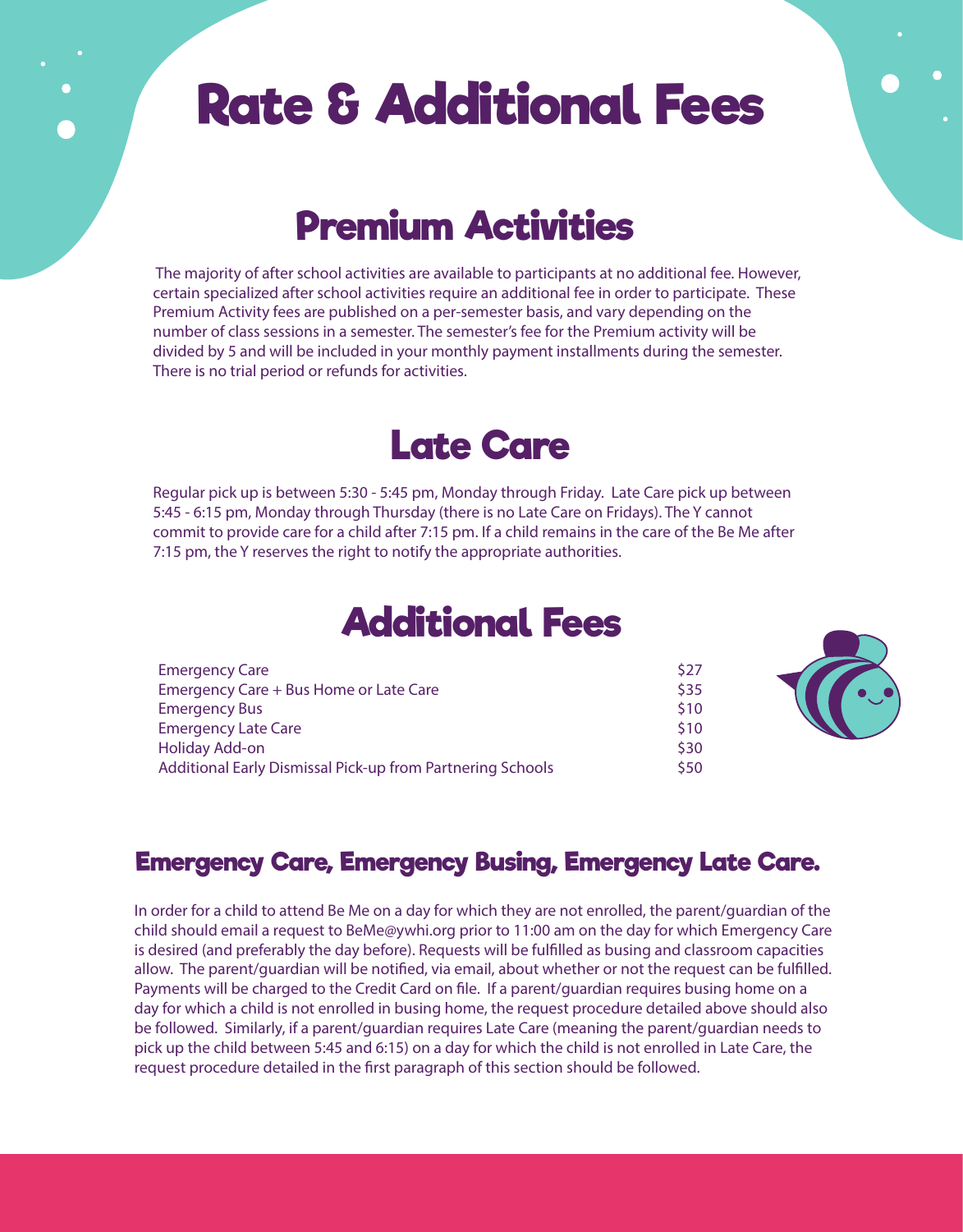## **Early Dismissals From School**

Be Me will provide early pick up from partner schools and extended programming 2 times per year for no additional charge, on the 2 days during which the Department of Education dismisses elementary school students from school early. During the 2022-2023 school year, Early Dismissals are scheduled for Thursday, November 3, 2022 and Thursday, March 9, 2023. There is no need to register in order to participate on an Early Dismissal Day from school. If your child is enrolled we will assume we are picking them up unless you inform the program otherwise. If your child(ren) requires pick up from one of our partnering schools ( PS. 187, Muscota, Amistad, PS. 278, Dos Puentes, PS.178 and PS. 152) on an additional early dismissal (beyond the 2 regularly scheduled DOE early dismissal days) there will be a \$50 charge. On Early Dismissal days, Be Me will provide supervision, activities, and snacks for participants prior to commencing with a normal after school schedule at 2:30pm.

#### **Scheduled Days Off and Breaks From School**

The Y will provide full-day programs for an additional fee on certain scheduled days off from school. These programs will be filled on a first-come first-served basis. Registration forms will be emailed out to Be Me registrants 2-3 weeks prior to the program. Please see Be Me's 2022-23 Important Dates Calendar for a full list of day off programming.

> Members \$90/day Community \$100/day





Be Me is a yearlong program. There is no trial period for activities. For Be Me 2022-23 enrollment and registration changes will be accepted with no additional fees until Friday, 09/02. Starting 09/03, refunds and credits will not be granted (except for extenuating circumstances to be reviewed on a case-by-case basis) and additional charges for administrative fees will be in effect.

Absences due to illness or other personal reasons shall not be made up or merit financial reimbursement or credits towards any other program or family member, and the Y shall have no liability if it is closed because of emergency repairs to the building, labor disputes, inclement weather, or other special circumstances.

Unless your child must be absent in excess of 14 consecutive days, only then will the Y offer a prorated credit for the days missed. Credits are at the discretion of the Y and will require pre-approval along with a doctor's note.

There are no credits, refunds or prorated rates offered for program cancellations and missed days unless Be Me is closed for more than 14 consecutive days. At that time, a prorated credit will be established.

Behaviors that Pose a Danger to Children and/or Staff. The Y reserves the right to remove any child, without providing a refund to the child's family, from the after school program, whose behaviors exhibit a physical and/or emotional danger to themselves, other children and/or staff members.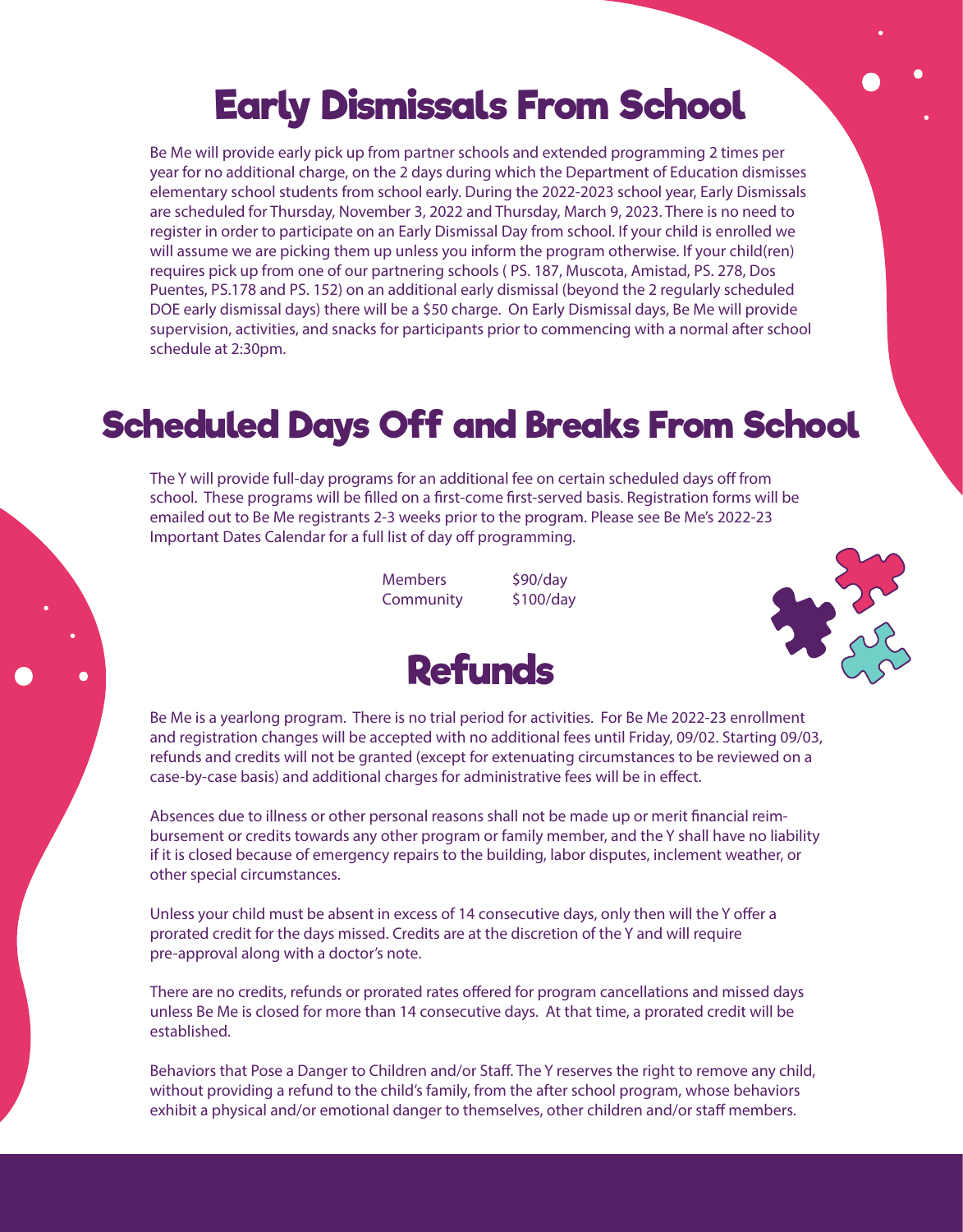# **Sibling Discounts**



# **Sibling Discount**

Available for families with two or more participants enrolled. A sibling discount will be issued when guardians contract services for more than one child in a specific year-round program at the Y. A 5% discount will be applied to the participant with the lower fee. In the case of more than one sibling, the 5% discount applies to all additional participants after the first participant. Each sibling must be registered for concurrent programs in the same year. For example:

2 children enrolled in Be Me 2022-23 1 child enrolled in Nursery School 2022-23 and 1 child enrolled in Be Me 2022-23

#### **Discounts are applied to the following charges:**

Be Me tuition and Be Me transportation and Be Me Late Care Nursery School tuition (including Early, Lunch, Late, and Extended Care) and Nursery School transportation

#### **Discounts are not applicable to the following:**

Nursery School Electives Birthday Parties Sunday Funday Fitness Memberships Toddler Programs (i.e. Music + Playtime Combo Class) Holiday Camp and Day Off Programs Premium Activities

#### **Sibling discounts do not apply for those who apply for financial assistance**

If financial assistance is not awarded or is awarded at a level where families are not paying less than they would with the sibling discount, the sibling discount will be applied at that point instead of financial assistance.

Unfortunately, there is no automated way that ensures the Y's registration staff are aware of a registrant's eligibility for a sibling discount. As a result, if a registrant believes he/she qualifies for a sibling discount, the registrant should notify the after school program by emailing BeMe@ywhi.org immediately after registering for the after school program, in order to ensure the eligibility is brought to the attention of the registrar. This discount will be deducted from the start-of-program balance.